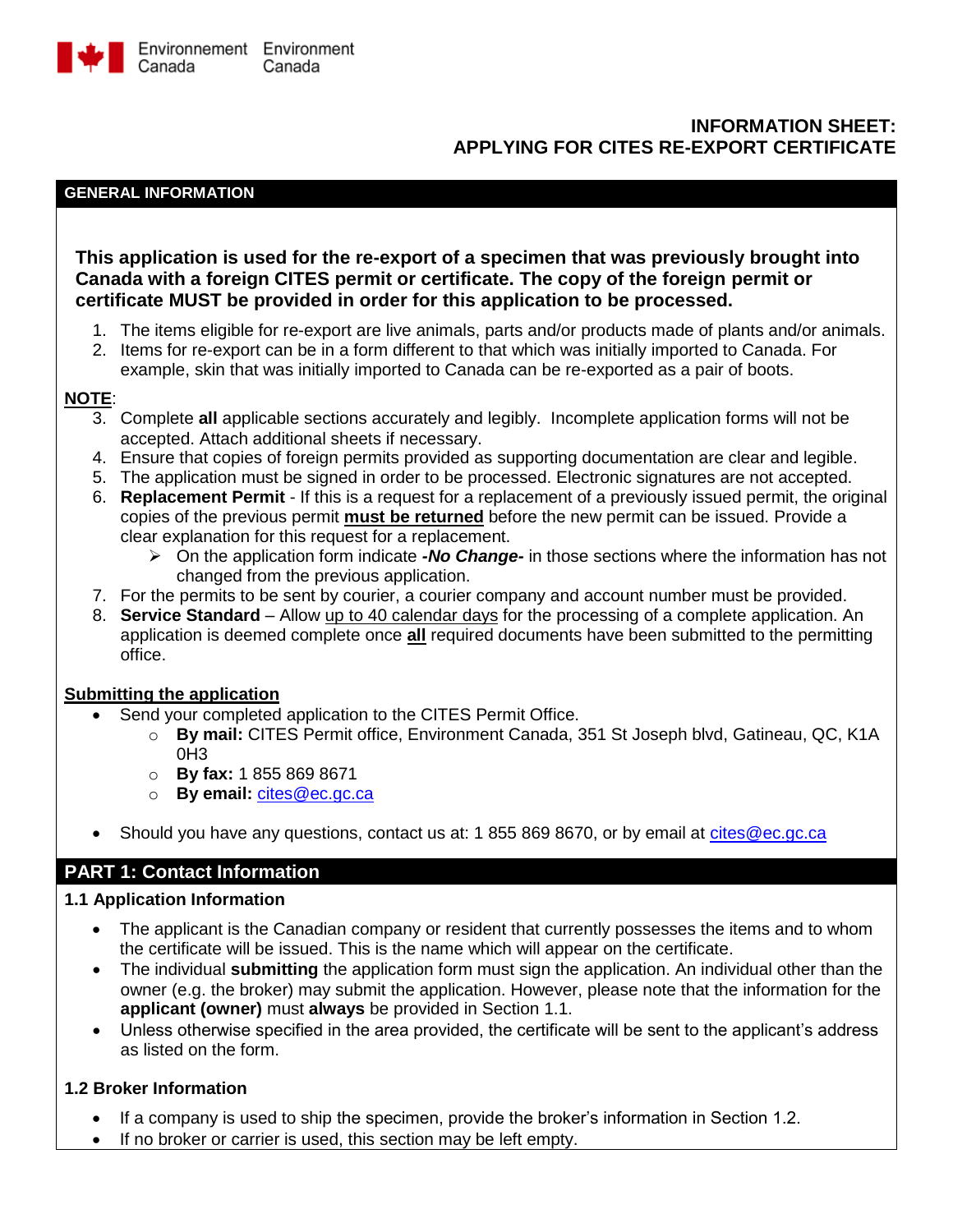

Environnement Environment Canada Canada

### **1.3 Consignee Information**

- The consignee is the company or individual in the destination country that will be receiving the specimens.
- If requesting a certificate for a single shipment, provide the information for the recipient of the shipment.
- If the request is for multiple shipments, leave Section 1.3. blank.

# **PART 2: Reason for Re-export**

- Please answer yes or no to all questions in this section, in order for the permitting team to assess the purpose of the re-export.
- In the case that the specimens are for use in an educational program, a scientific research program, or for the purposes of introduction/re-introduction into the wild, please submit a document with the name and address of the program and a detailed description of the program.

### **PART 3: Item Description and Supporting Documents**

- Fill out Table 1: Specimen Inventory on page 3 of the application to provide a description of each item you are shipping.
	- o **Item #** this is a reference to the item being re-exported.
	- o **Item Description** please describe as accurately as possible the specimen.
	- o **Species Name** provide the scientific name of the species associated with this specimen. This scientific name would appear on the foreign CITES permit which was used to import the specimen into Canada.
	- $\circ$  **Quantity for re-export** indicate the quantity of this specimen matching the description.
	- o **Country of Origin**
		- On the foreign CITES permit used to originally bring the specimen into Canada, the country of origin information will be indicated. This information should be indicated in this section. The permit number and the date of issue is required. Please note that the format for dates is different in each country, so please be careful in the date you are indicating.

#### o **Country of Last Re-export**

- If the foreign CITES permit used to originally bring the specimen into Canada, was a Re-export certificate, the number of that certificate and its issue date should be indicated in this section.
- Indicate on the appropriate foreign permit at the appropriate block on that permit, the item number that corresponds to the entry in Table 1: Specimen Inventory. This will help the permitting team correctly match the item being re-exported with the permit item and foreign permit used to import into Canada.
- **If you are re-exporting large numbers of items or would rather complete the inventory in an electronic format, you can complete the attached Excel version of the Table 1: Specimen Inventory**. Please ensure that the numbering of the items is incremented properly.